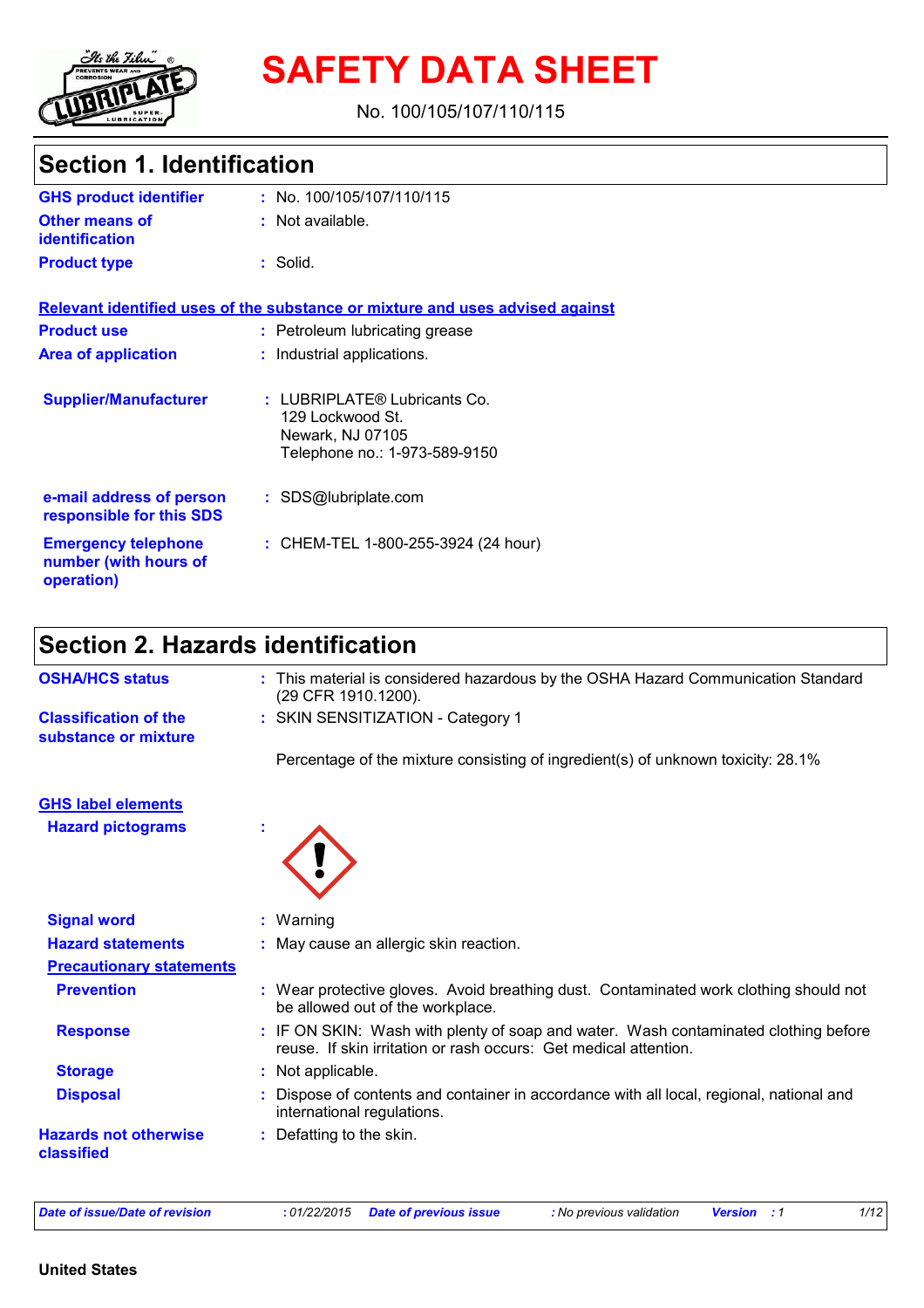## **Section 3. Composition/information on ingredients**

#### **Other means of identification Substance/mixture**

**:** Mixture

**:** Not available.

#### **CAS number/other identifiers**

- **CAS number :** Not applicable.
- **Product code :** Not available.

| Ingredient name                                           | <b>Other names</b>                                           | $\frac{9}{6}$         | <b>CAS number</b>     |
|-----------------------------------------------------------|--------------------------------------------------------------|-----------------------|-----------------------|
| Distillates (petroleum), hydrotreated heavy<br>naphthenic | Distillates (petroleum),<br>hydrotreated heavy<br>naphthenic | 60-100                | 64742-52-5            |
| zinc oxide<br>zinc bis(dibutyldithiocarbamate)            | zinc oxide<br>zinc bis<br>(dibutyldithiocarbamate)           | $5 - 10$<br>$0.1 - 1$ | 1314-13-2<br>136-23-2 |

Any concentration shown as a range is to protect confidentiality or is due to batch variation.

**There are no additional ingredients present which, within the current knowledge of the supplier and in the concentrations applicable, are classified as hazardous to health and hence require reporting in this section.**

### **Section 4. First aid measures**

#### **Description of necessary first aid measures**

| <b>Eye contact</b>  | : Immediately flush eyes with plenty of water, occasionally lifting the upper and lower<br>eyelids. Check for and remove any contact lenses. Continue to rinse for at least 10<br>minutes. Get medical attention if irritation occurs.                                                                                                                                                                                                                                                                                                                                                                                                                                                                                                                                                                                    |  |
|---------------------|---------------------------------------------------------------------------------------------------------------------------------------------------------------------------------------------------------------------------------------------------------------------------------------------------------------------------------------------------------------------------------------------------------------------------------------------------------------------------------------------------------------------------------------------------------------------------------------------------------------------------------------------------------------------------------------------------------------------------------------------------------------------------------------------------------------------------|--|
| <b>Inhalation</b>   | : Remove victim to fresh air and keep at rest in a position comfortable for breathing. If<br>not breathing, if breathing is irregular or if respiratory arrest occurs, provide artificial<br>respiration or oxygen by trained personnel. It may be dangerous to the person providing<br>aid to give mouth-to-mouth resuscitation. Get medical attention if adverse health effects<br>persist or are severe. If unconscious, place in recovery position and get medical<br>attention immediately. Maintain an open airway. Loosen tight clothing such as a collar,<br>tie, belt or waistband.                                                                                                                                                                                                                              |  |
| <b>Skin contact</b> | : Wash with plenty of soap and water. Remove contaminated clothing and shoes. Wash<br>contaminated clothing thoroughly with water before removing it, or wear gloves.<br>Continue to rinse for at least 10 minutes. Get medical attention. In the event of any<br>complaints or symptoms, avoid further exposure. Wash clothing before reuse. Clean<br>shoes thoroughly before reuse.                                                                                                                                                                                                                                                                                                                                                                                                                                     |  |
| <b>Ingestion</b>    | : Wash out mouth with water. Remove dentures if any. Remove victim to fresh air and<br>keep at rest in a position comfortable for breathing. If material has been swallowed and<br>the exposed person is conscious, give small quantities of water to drink. Stop if the<br>exposed person feels sick as vomiting may be dangerous. Do not induce vomiting<br>unless directed to do so by medical personnel. If vomiting occurs, the head should be<br>kept low so that vomit does not enter the lungs. Get medical attention if adverse health<br>effects persist or are severe. Never give anything by mouth to an unconscious person.<br>If unconscious, place in recovery position and get medical attention immediately.<br>Maintain an open airway. Loosen tight clothing such as a collar, tie, belt or waistband. |  |

**Most important symptoms/effects, acute and delayed**

| <b>Potential acute health effects</b> |                                                     |
|---------------------------------------|-----------------------------------------------------|
| <b>Eye contact</b>                    | : No known significant effects or critical hazards. |
| <b>Inhalation</b>                     | : No known significant effects or critical hazards. |
| <b>Skin contact</b>                   | : May cause an allergic skin reaction.              |
| <b>Ingestion</b>                      | : No known significant effects or critical hazards. |
|                                       |                                                     |
|                                       | .                                                   |

| Date of issue/Date of revision | : 01/22/2015 Date of previous issue | : No previous validation | <b>Version</b> : 1 | 2/12 |  |
|--------------------------------|-------------------------------------|--------------------------|--------------------|------|--|
|                                |                                     |                          |                    |      |  |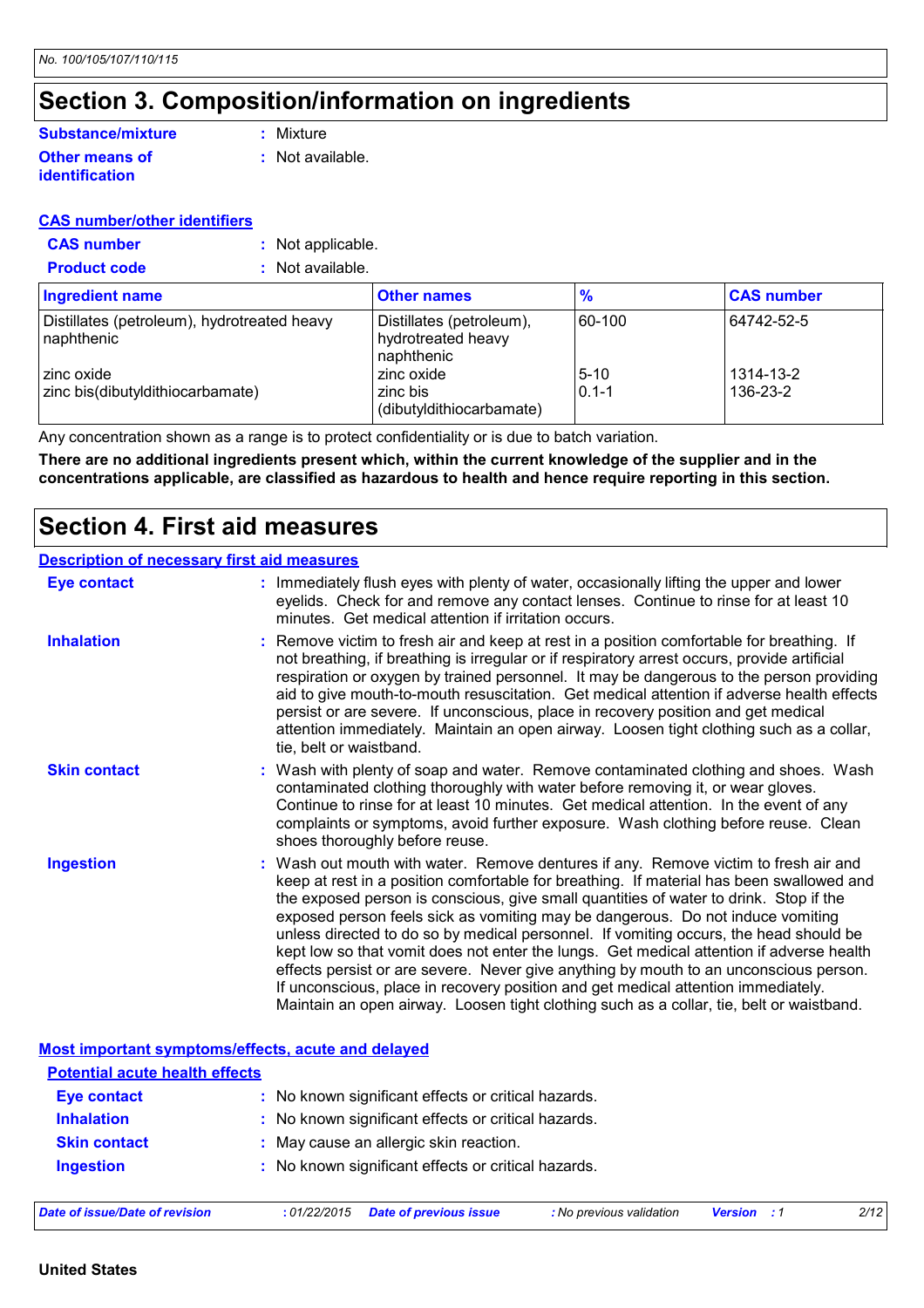## **Section 4. First aid measures**

| Over-exposure signs/symptoms      |                                                                                                                                                                                                                                                                       |
|-----------------------------------|-----------------------------------------------------------------------------------------------------------------------------------------------------------------------------------------------------------------------------------------------------------------------|
| <b>Eye contact</b>                | : No specific data.                                                                                                                                                                                                                                                   |
| <b>Inhalation</b>                 | : No specific data.                                                                                                                                                                                                                                                   |
| <b>Skin contact</b>               | : Adverse symptoms may include the following:<br>irritation<br>redness                                                                                                                                                                                                |
| <b>Ingestion</b>                  | : No specific data.                                                                                                                                                                                                                                                   |
|                                   | Indication of immediate medical attention and special treatment needed, if necessary                                                                                                                                                                                  |
| <b>Notes to physician</b>         | : Treat symptomatically. Contact poison treatment specialist immediately if large<br>quantities have been ingested or inhaled.                                                                                                                                        |
| <b>Specific treatments</b>        | : No specific treatment.                                                                                                                                                                                                                                              |
| <b>Protection of first-aiders</b> | : No action shall be taken involving any personal risk or without suitable training. It may<br>be dangerous to the person providing aid to give mouth-to-mouth resuscitation. Wash<br>contaminated clothing thoroughly with water before removing it, or wear gloves. |

#### **See toxicological information (Section 11)**

## **Section 5. Fire-fighting measures**

| <b>Extinguishing media</b>                               |                                                                                                                                                                                                     |
|----------------------------------------------------------|-----------------------------------------------------------------------------------------------------------------------------------------------------------------------------------------------------|
| <b>Suitable extinguishing</b><br>media                   | : Use an extinguishing agent suitable for the surrounding fire.                                                                                                                                     |
| <b>Unsuitable extinguishing</b><br>media                 | : Do not use water jet.                                                                                                                                                                             |
| <b>Specific hazards arising</b><br>from the chemical     | : No specific fire or explosion hazard.                                                                                                                                                             |
| <b>Hazardous thermal</b><br>decomposition products       | : Decomposition products may include the following materials:<br>carbon dioxide<br>carbon monoxide<br>metal oxide/oxides<br>sulfur oxides                                                           |
| <b>Special protective actions</b><br>for fire-fighters   | : Promptly isolate the scene by removing all persons from the vicinity of the incident if<br>there is a fire. No action shall be taken involving any personal risk or without suitable<br>training. |
| <b>Special protective</b><br>equipment for fire-fighters | Fire-fighters should wear appropriate protective equipment and self-contained breathing<br>apparatus (SCBA) with a full face-piece operated in positive pressure mode.                              |

## **Section 6. Accidental release measures**

|                                |      | <b>Personal precautions, protective equipment and emergency procedures</b>                                                                                                                                                                                                                                                                                                        |
|--------------------------------|------|-----------------------------------------------------------------------------------------------------------------------------------------------------------------------------------------------------------------------------------------------------------------------------------------------------------------------------------------------------------------------------------|
| For non-emergency<br>personnel |      | : No action shall be taken involving any personal risk or without suitable training.<br>Evacuate surrounding areas. Keep unnecessary and unprotected personnel from<br>entering. Do not touch or walk through spilled material. Provide adequate ventilation.<br>Wear appropriate respirator when ventilation is inadequate. Put on appropriate<br>personal protective equipment. |
| For emergency responders       | - 11 | If specialised clothing is required to deal with the spillage, take note of any information<br>in Section 8 on suitable and unsuitable materials. See also the information in "For non-<br>emergency personnel".                                                                                                                                                                  |

|  | Date of issue/Date of revision<br>01/22/2015 | <b>Date of previous issue</b> | <b>:</b> No previous validation | <b>Version</b> | 3/12 |
|--|----------------------------------------------|-------------------------------|---------------------------------|----------------|------|
|--|----------------------------------------------|-------------------------------|---------------------------------|----------------|------|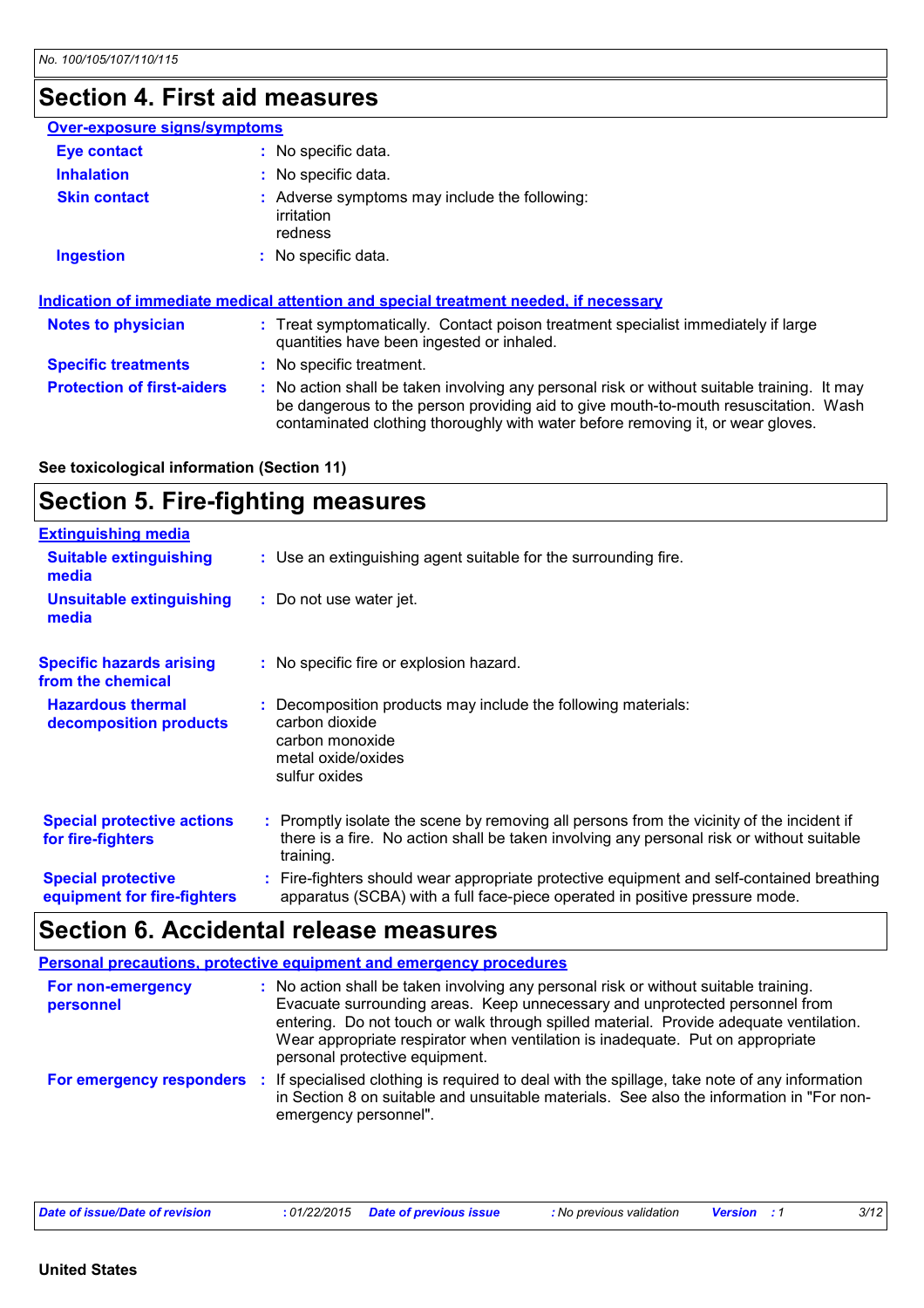## **Section 6. Accidental release measures**

| <b>Environmental precautions</b>                             | : Avoid dispersal of spilled material and runoff and contact with soil, waterways, drains<br>and sewers. Inform the relevant authorities if the product has caused environmental                                                                                                                                                                                                                                                                |
|--------------------------------------------------------------|-------------------------------------------------------------------------------------------------------------------------------------------------------------------------------------------------------------------------------------------------------------------------------------------------------------------------------------------------------------------------------------------------------------------------------------------------|
|                                                              | pollution (sewers, waterways, soil or air).                                                                                                                                                                                                                                                                                                                                                                                                     |
| <b>Methods and materials for containment and cleaning up</b> |                                                                                                                                                                                                                                                                                                                                                                                                                                                 |
| <b>Small spill</b>                                           | : Move containers from spill area. Avoid dust generation. Using a vacuum with HEPA<br>filter will reduce dust dispersal. Place spilled material in a designated, labeled waste<br>container. Dispose of via a licensed waste disposal contractor.                                                                                                                                                                                               |
| <b>Large spill</b>                                           | : Move containers from spill area. Approach release from upwind. Prevent entry into<br>sewers, water courses, basements or confined areas. Avoid dust generation. Do not<br>dry sweep. Vacuum dust with equipment fitted with a HEPA filter and place in a closed,<br>labeled waste container. Dispose of via a licensed waste disposal contractor. Note:<br>see Section 1 for emergency contact information and Section 13 for waste disposal. |

## **Section 7. Handling and storage**

#### **Precautions for safe handling**

| <b>Protective measures</b>                                                       | : Put on appropriate personal protective equipment (see Section 8). Persons with a<br>history of skin sensitization problems should not be employed in any process in which<br>this product is used. Do not get in eyes or on skin or clothing. Do not ingest. Keep in<br>the original container or an approved alternative made from a compatible material, kept<br>tightly closed when not in use. Empty containers retain product residue and can be<br>hazardous. Do not reuse container.                     |
|----------------------------------------------------------------------------------|-------------------------------------------------------------------------------------------------------------------------------------------------------------------------------------------------------------------------------------------------------------------------------------------------------------------------------------------------------------------------------------------------------------------------------------------------------------------------------------------------------------------|
| <b>Advice on general</b><br>occupational hygiene                                 | : Eating, drinking and smoking should be prohibited in areas where this material is<br>handled, stored and processed. Workers should wash hands and face before eating,<br>drinking and smoking. Remove contaminated clothing and protective equipment before<br>entering eating areas. See also Section 8 for additional information on hygiene<br>measures.                                                                                                                                                     |
| <b>Conditions for safe storage,</b><br>including any<br><b>incompatibilities</b> | Store in accordance with local regulations. Store in original container protected from<br>÷.<br>direct sunlight in a dry, cool and well-ventilated area, away from incompatible materials<br>(see Section 10) and food and drink. Keep container tightly closed and sealed until<br>ready for use. Containers that have been opened must be carefully resealed and kept<br>upright to prevent leakage. Do not store in unlabeled containers. Use appropriate<br>containment to avoid environmental contamination. |

## **Section 8. Exposure controls/personal protection**

#### **Control parameters**

#### **Occupational exposure limits**

| <b>Ingredient name</b>                                               | <b>Exposure limits</b>                                                                                                                                                                                                                                                                                                                                                                                                                                                                                                                                                                                                                                                                               |
|----------------------------------------------------------------------|------------------------------------------------------------------------------------------------------------------------------------------------------------------------------------------------------------------------------------------------------------------------------------------------------------------------------------------------------------------------------------------------------------------------------------------------------------------------------------------------------------------------------------------------------------------------------------------------------------------------------------------------------------------------------------------------------|
| Distillates (petroleum), hydrotreated heavy naphthenic<br>zinc oxide | <b>ACGIH TLV (United States, 4/2014).</b><br>TWA: 5 mg/m <sup>3</sup> 8 hours. Form: Inhalable<br><b>I</b> fraction<br>NIOSH REL (United States, 10/2013).<br>TWA: 5 mg/m <sup>3</sup> 10 hours. Form: Mist<br>STEL: 10 mg/m <sup>3</sup> 15 minutes. Form: Mist<br>OSHA PEL (United States, 2/2013).<br>TWA: 5 mg/m <sup>3</sup> 8 hours.<br>NIOSH REL (United States, 10/2013).<br>CEIL: 15 mg/m <sup>3</sup> Form: Dust<br>TWA: 5 mg/m <sup>3</sup> 10 hours. Form: Dust and<br><b>Ifumes</b><br>STEL: 10 mg/m <sup>3</sup> 15 minutes. Form: Fume<br>OSHA PEL 1989 (United States, 3/1989).<br>TWA: 5 mg/m <sup>3</sup> 8 hours. Form: Fume<br>STEL: 10 mg/m <sup>3</sup> 15 minutes. Form: Fume |
| Date of issue/Date of revision<br>:01/22/2015                        | <b>Date of previous issue</b><br>4/12<br>: No previous validation<br><b>Version</b> : 1                                                                                                                                                                                                                                                                                                                                                                                                                                                                                                                                                                                                              |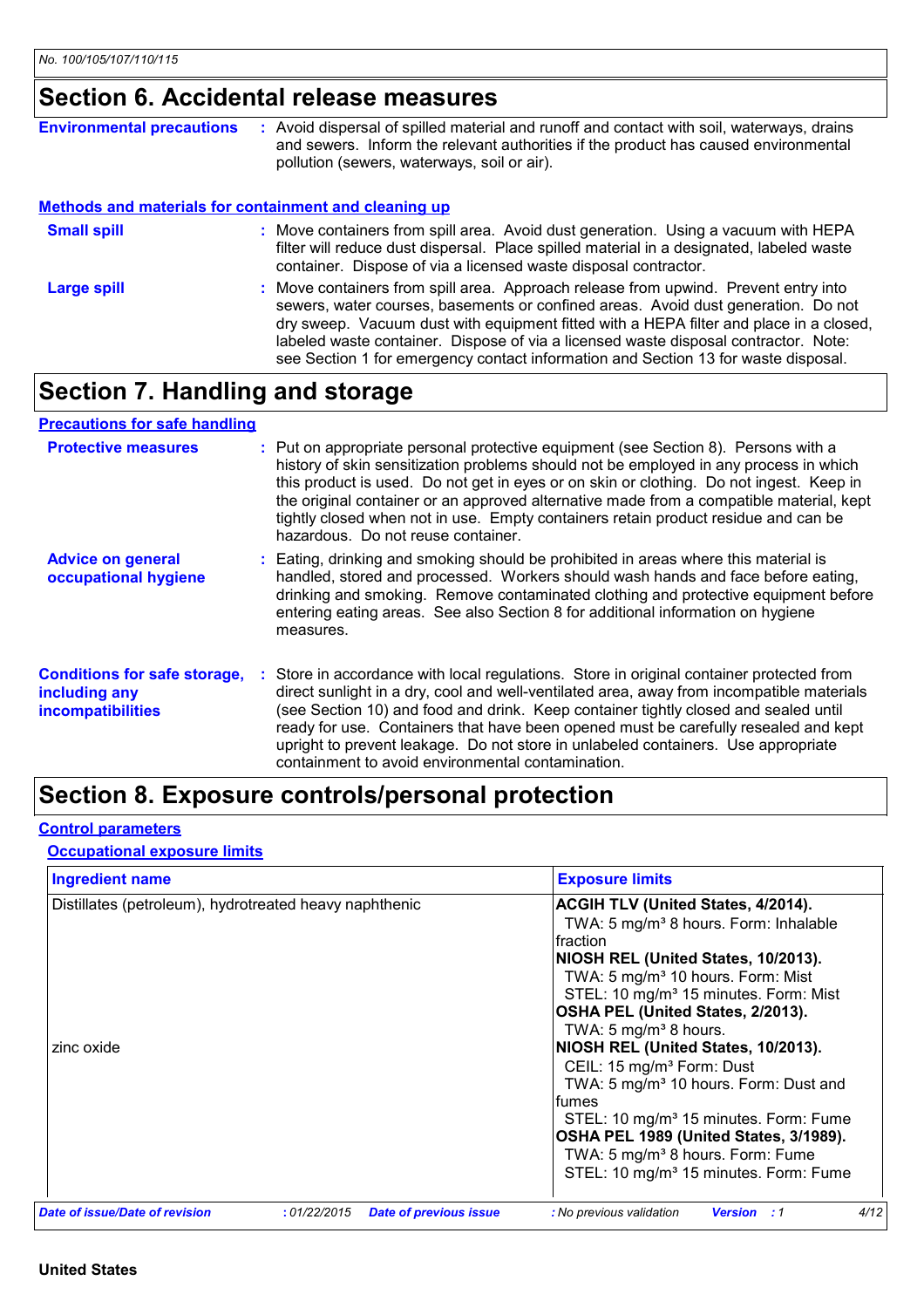## **Section 8. Exposure controls/personal protection**

|                                                  | TWA: 5 mg/m <sup>3</sup> 8 hours. Form: Respirable<br>fraction<br>TWA: 10 mg/m <sup>3</sup> 8 hours. Form: Total dust<br>OSHA PEL (United States, 2/2013).                                                                                                                                                                                                                                                                                                                                                                                                                                                           |
|--------------------------------------------------|----------------------------------------------------------------------------------------------------------------------------------------------------------------------------------------------------------------------------------------------------------------------------------------------------------------------------------------------------------------------------------------------------------------------------------------------------------------------------------------------------------------------------------------------------------------------------------------------------------------------|
|                                                  | TWA: 5 mg/m <sup>3</sup> 8 hours. Form: Fume<br>TWA: 5 mg/m <sup>3</sup> 8 hours. Form: Respirable                                                                                                                                                                                                                                                                                                                                                                                                                                                                                                                   |
|                                                  | fraction<br>TWA: 15 mg/m <sup>3</sup> 8 hours. Form: Total dust<br>ACGIH TLV (United States, 4/2014).<br>TWA: 2 mg/m <sup>3</sup> 8 hours. Form: Respirable<br>fraction                                                                                                                                                                                                                                                                                                                                                                                                                                              |
|                                                  | STEL: 10 mg/m <sup>3</sup> 15 minutes. Form:<br>Respirable fraction                                                                                                                                                                                                                                                                                                                                                                                                                                                                                                                                                  |
| <b>Appropriate engineering</b><br>controls       | : Good general ventilation should be sufficient to control worker exposure to airborne<br>contaminants.                                                                                                                                                                                                                                                                                                                                                                                                                                                                                                              |
| <b>Environmental exposure</b><br><b>controls</b> | Emissions from ventilation or work process equipment should be checked to ensure<br>they comply with the requirements of environmental protection legislation. In some<br>cases, fume scrubbers, filters or engineering modifications to the process equipment<br>will be necessary to reduce emissions to acceptable levels.                                                                                                                                                                                                                                                                                        |
| <b>Individual protection measures</b>            |                                                                                                                                                                                                                                                                                                                                                                                                                                                                                                                                                                                                                      |
| <b>Hygiene measures</b>                          | Wash hands, forearms and face thoroughly after handling chemical products, before<br>eating, smoking and using the lavatory and at the end of the working period.<br>Appropriate techniques should be used to remove potentially contaminated clothing.<br>Contaminated work clothing should not be allowed out of the workplace. Wash<br>contaminated clothing before reusing. Ensure that eyewash stations and safety<br>showers are close to the workstation location.                                                                                                                                            |
| <b>Eye/face protection</b>                       | Safety eyewear complying with an approved standard should be used when a risk<br>assessment indicates this is necessary to avoid exposure to liquid splashes, mists,<br>gases or dusts. If contact is possible, the following protection should be worn, unless<br>the assessment indicates a higher degree of protection: safety glasses with side-<br>shields.                                                                                                                                                                                                                                                     |
| <b>Skin protection</b>                           |                                                                                                                                                                                                                                                                                                                                                                                                                                                                                                                                                                                                                      |
| <b>Hand protection</b>                           | Chemical-resistant, impervious gloves complying with an approved standard should be<br>worn at all times when handling chemical products if a risk assessment indicates this is<br>necessary. Considering the parameters specified by the glove manufacturer, check<br>during use that the gloves are still retaining their protective properties. It should be<br>noted that the time to breakthrough for any glove material may be different for different<br>glove manufacturers. In the case of mixtures, consisting of several substances, the<br>protection time of the gloves cannot be accurately estimated. |
| <b>Body protection</b>                           | : Personal protective equipment for the body should be selected based on the task being<br>performed and the risks involved and should be approved by a specialist before<br>handling this product.                                                                                                                                                                                                                                                                                                                                                                                                                  |
| <b>Other skin protection</b>                     | Appropriate footwear and any additional skin protection measures should be selected<br>based on the task being performed and the risks involved and should be approved by a<br>specialist before handling this product.                                                                                                                                                                                                                                                                                                                                                                                              |
| <b>Respiratory protection</b>                    | Use a properly fitted, particulate filter respirator complying with an approved standard if<br>a risk assessment indicates this is necessary. Respirator selection must be based on<br>known or anticipated exposure levels, the hazards of the product and the safe working<br>limits of the selected respirator.                                                                                                                                                                                                                                                                                                   |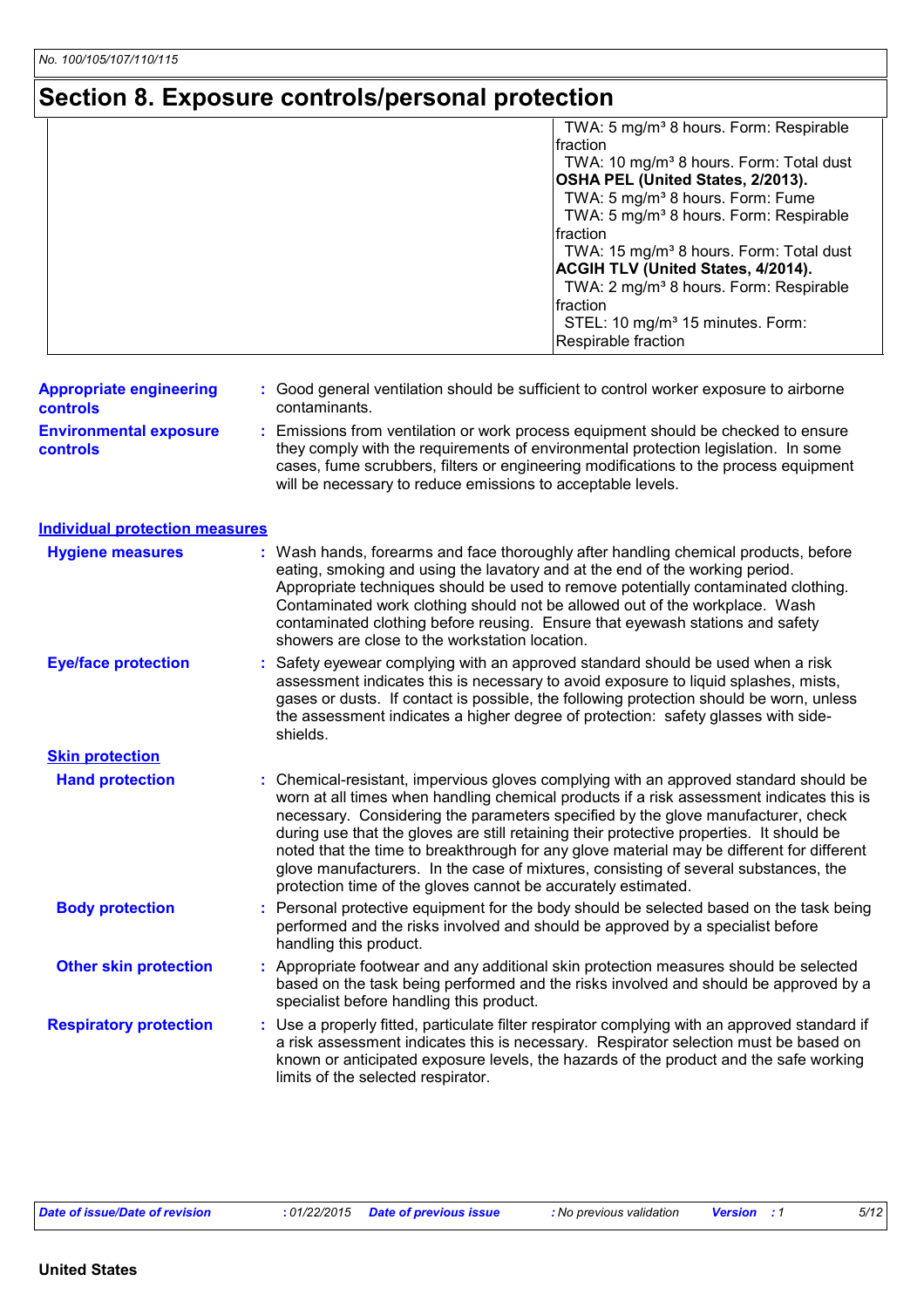## **Section 9. Physical and chemical properties**

| <b>Appearance</b>                |                                                                   |
|----------------------------------|-------------------------------------------------------------------|
| <b>Physical state</b>            | : Solid. [grease]                                                 |
| <b>Color</b>                     | $:$ Off-white.                                                    |
| <b>Odor</b>                      | Mineral oil.                                                      |
| <b>Odor threshold</b>            | Not available.                                                    |
| pH                               | $:$ Not available.                                                |
| <b>Melting point</b>             | : Not available.                                                  |
| <b>Boiling point</b>             | : $>288^{\circ}$ C ( $>550.4^{\circ}$ F)                          |
| <b>Flash point</b>               | Open cup: 182°C (359.6°F) [Cleveland.]                            |
| <b>Evaporation rate</b>          | $:$ <0.01 (butyl acetate = 1)                                     |
| <b>Flammability (solid, gas)</b> | : Not available.                                                  |
| Lower and upper explosive        | $:$ Lower: $0.9\%$                                                |
| (flammable) limits               | Upper: 7%                                                         |
| <b>Vapor pressure</b>            | $:$ Not available.                                                |
| <b>Vapor density</b>             | : Not available.                                                  |
| <b>Relative density</b>          | $: 0.89$ to 0.93 [Water = 1]                                      |
| <b>Solubility</b>                | : Insoluble in the following materials: cold water and hot water. |
| <b>Solubility in water</b>       | : Not available.                                                  |
| <b>Partition coefficient: n-</b> | $:$ Not available.                                                |
| octanol/water                    |                                                                   |
| <b>Auto-ignition temperature</b> | $:$ Not available.                                                |
| <b>Decomposition temperature</b> | $:$ Not available.                                                |
| <b>SADT</b>                      | $:$ Not available.                                                |
| <b>Viscosity</b>                 | Kinematic (40°C (104°F)): 0.58 cm <sup>2</sup> /s (58 cSt)        |

## **Section 10. Stability and reactivity**

| <b>Reactivity</b>                                   | : No specific test data related to reactivity available for this product or its ingredients.              |
|-----------------------------------------------------|-----------------------------------------------------------------------------------------------------------|
| <b>Chemical stability</b>                           | : The product is stable.                                                                                  |
| <b>Possibility of hazardous</b><br><b>reactions</b> | : Under normal conditions of storage and use, hazardous reactions will not occur.                         |
|                                                     | Under normal conditions of storage and use, hazardous polymerization will not occur.                      |
| <b>Conditions to avoid</b>                          | : Keep away from heat, sparks and flame. Keep away from all sources of ignition.                          |
| <b>Incompatible materials</b>                       | Reactive or incompatible with the following materials: oxidizing materials.<br>Chlorine                   |
| <b>Hazardous decomposition</b><br>products          | : Under normal conditions of storage and use, hazardous decomposition products should<br>not be produced. |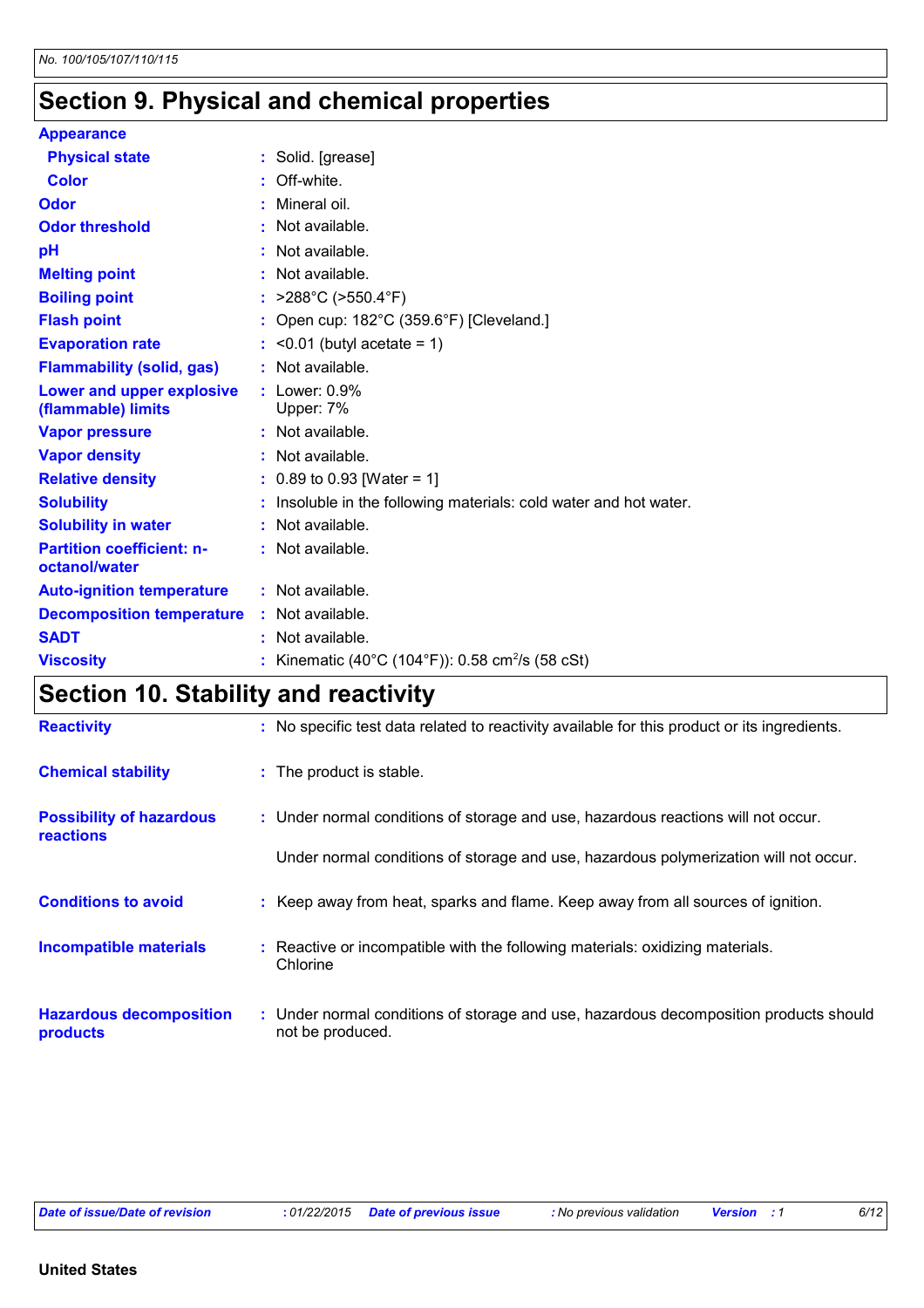## **Section 11. Toxicological information**

#### **Information on toxicological effects**

#### **Acute toxicity**

| <b>Product/ingredient name</b>                               | <b>Result</b> | <b>Species</b> | <b>Dose</b> | <b>Exposure</b> |
|--------------------------------------------------------------|---------------|----------------|-------------|-----------------|
| Distillates (petroleum),<br>hydrotreated heavy<br>naphthenic | LD50 Oral     | Rat            | -5000 mg/kg |                 |
| zinc bis<br>(dibutyldithiocarbamate)                         | LD50 Oral     | Rat            | -5000 mg/kg |                 |

#### **Irritation/Corrosion**

| <b>Product/ingredient name</b>                               | <b>Result</b>          | <b>Species</b> | <b>Score</b> | <b>Exposure</b>            | <b>Observation</b>       |
|--------------------------------------------------------------|------------------------|----------------|--------------|----------------------------|--------------------------|
| Distillates (petroleum),<br>hydrotreated heavy<br>naphthenic | Skin - Severe irritant | Rabbit         |              | 500<br>milligrams          |                          |
| Izinc oxide                                                  | Eyes - Mild irritant   | Rabbit         |              | 24 hours 500<br>milligrams |                          |
|                                                              | Skin - Mild irritant   | Rabbit         |              | 24 hours 500<br>milligrams | $\overline{\phantom{a}}$ |
| zinc bis<br>(dibutyldithiocarbamate)                         | Eyes - Mild irritant   | Rabbit         |              | 39 milligrams              |                          |
|                                                              | Skin - Mild irritant   | Rabbit         |              | 0.5 Grams                  | ٠                        |

#### **Sensitization**

Not available.

#### **Mutagenicity**

Not available.

#### **Carcinogenicity**

Not available.

**Conclusion/Summary :** The mineral oils in the product contain < 3% DMSO extract (IP 346).

#### **Reproductive toxicity**

Not available.

#### **Teratogenicity**

Not available.

#### **Specific target organ toxicity (single exposure)**

| <b>Name</b>                      | <b>Category</b> | <b>Route of</b><br><b>exposure</b> | <b>Target organs</b>              |
|----------------------------------|-----------------|------------------------------------|-----------------------------------|
| zinc bis(dibutyldithiocarbamate) | Category 3      | Not applicable.                    | Respiratory tract<br>l irritation |

### **Specific target organ toxicity (repeated exposure)**

Not available.

#### **Aspiration hazard**

| <b>Name</b>                                            | <b>Result</b>                  |
|--------------------------------------------------------|--------------------------------|
| Distillates (petroleum), hydrotreated heavy naphthenic | ASPIRATION HAZARD - Category 1 |

#### **Information on the likely**

**:** Routes of entry anticipated: Oral, Dermal, Inhalation.

#### **routes of exposure**

#### **Potential acute health effects**

**Eye contact :** No known significant effects or critical hazards.

| Date of issue/Date of revision<br>: <i>01/22/2015</i> | Date of previous issue | <b>:</b> No previous validation | <b>Version</b> | 7/12 |
|-------------------------------------------------------|------------------------|---------------------------------|----------------|------|
|-------------------------------------------------------|------------------------|---------------------------------|----------------|------|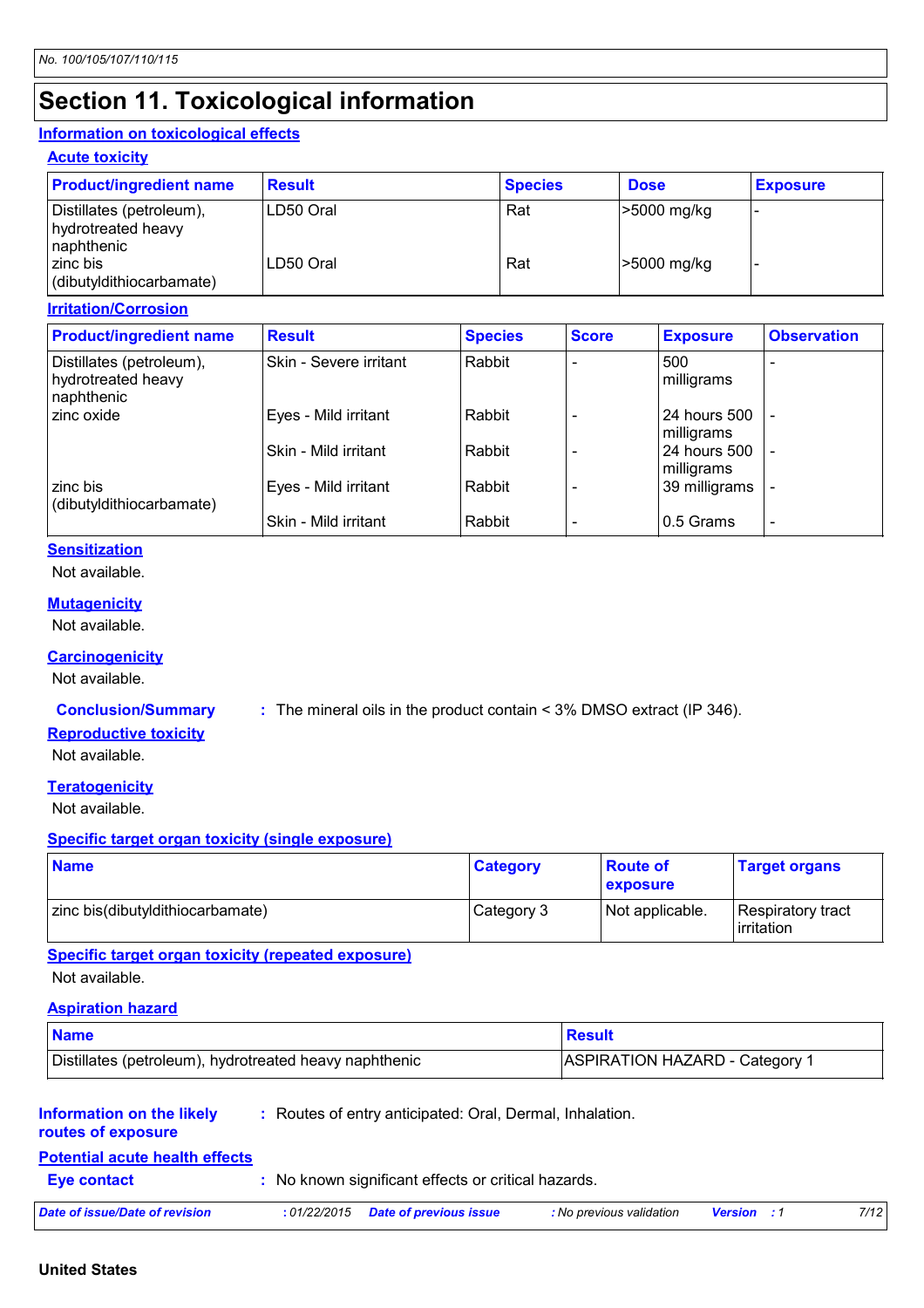## **Section 11. Toxicological information**

| <b>Inhalation</b>                       | : No known significant effects or critical hazards.                                                      |
|-----------------------------------------|----------------------------------------------------------------------------------------------------------|
| <b>Skin contact</b>                     | May cause an allergic skin reaction.                                                                     |
| <b>Ingestion</b>                        | : No known significant effects or critical hazards.                                                      |
|                                         | <b>Symptoms related to the physical, chemical and toxicological characteristics</b>                      |
| <b>Eye contact</b>                      | : No specific data.                                                                                      |
| <b>Inhalation</b>                       | : No specific data.                                                                                      |
| <b>Skin contact</b>                     | : Adverse symptoms may include the following:<br>irritation<br>redness                                   |
| <b>Ingestion</b>                        | : No specific data.                                                                                      |
|                                         | Delayed and immediate effects and also chronic effects from short and long term exposure                 |
| <b>Short term exposure</b>              |                                                                                                          |
| <b>Potential immediate</b><br>effects   | : Not available.                                                                                         |
| <b>Potential delayed effects</b>        | : Not available.                                                                                         |
| <b>Long term exposure</b>               |                                                                                                          |
| <b>Potential immediate</b><br>effects   | : Not available.                                                                                         |
| <b>Potential delayed effects</b>        | : Not available.                                                                                         |
| <b>Potential chronic health effects</b> |                                                                                                          |
| Not available.                          |                                                                                                          |
| <b>General</b>                          | : Once sensitized, a severe allergic reaction may occur when subsequently exposed to<br>very low levels. |
| <b>Carcinogenicity</b>                  | : No known significant effects or critical hazards.                                                      |
| <b>Mutagenicity</b>                     | No known significant effects or critical hazards.                                                        |
| <b>Teratogenicity</b>                   | No known significant effects or critical hazards.                                                        |
| <b>Developmental effects</b>            | : No known significant effects or critical hazards.                                                      |
| <b>Fertility effects</b>                | : No known significant effects or critical hazards.                                                      |
|                                         |                                                                                                          |

#### **Numerical measures of toxicity**

Not available. **Acute toxicity estimates**

## **Section 12. Ecological information**

| <b>Product/ingredient name</b> | <b>Result</b>                       | <b>Species</b>                                                           | <b>Exposure</b> |
|--------------------------------|-------------------------------------|--------------------------------------------------------------------------|-----------------|
| zinc oxide                     | Acute EC50 0.042 mg/l Fresh water   | Algae - Pseudokirchneriella<br>subcapitata - Exponential growth<br>phase | 72 hours        |
|                                | Acute LC50 98 µg/l Fresh water      | Daphnia - Daphnia magna -<br>Neonate                                     | 48 hours        |
|                                | Acute LC50 1.1 ppm Fresh water      | Fish - Oncorhynchus mykiss                                               | 96 hours        |
|                                | Chronic NOEC 0.017 mg/l Fresh water | Algae - Pseudokirchneriella<br>subcapitata - Exponential growth<br>phase | 72 hours        |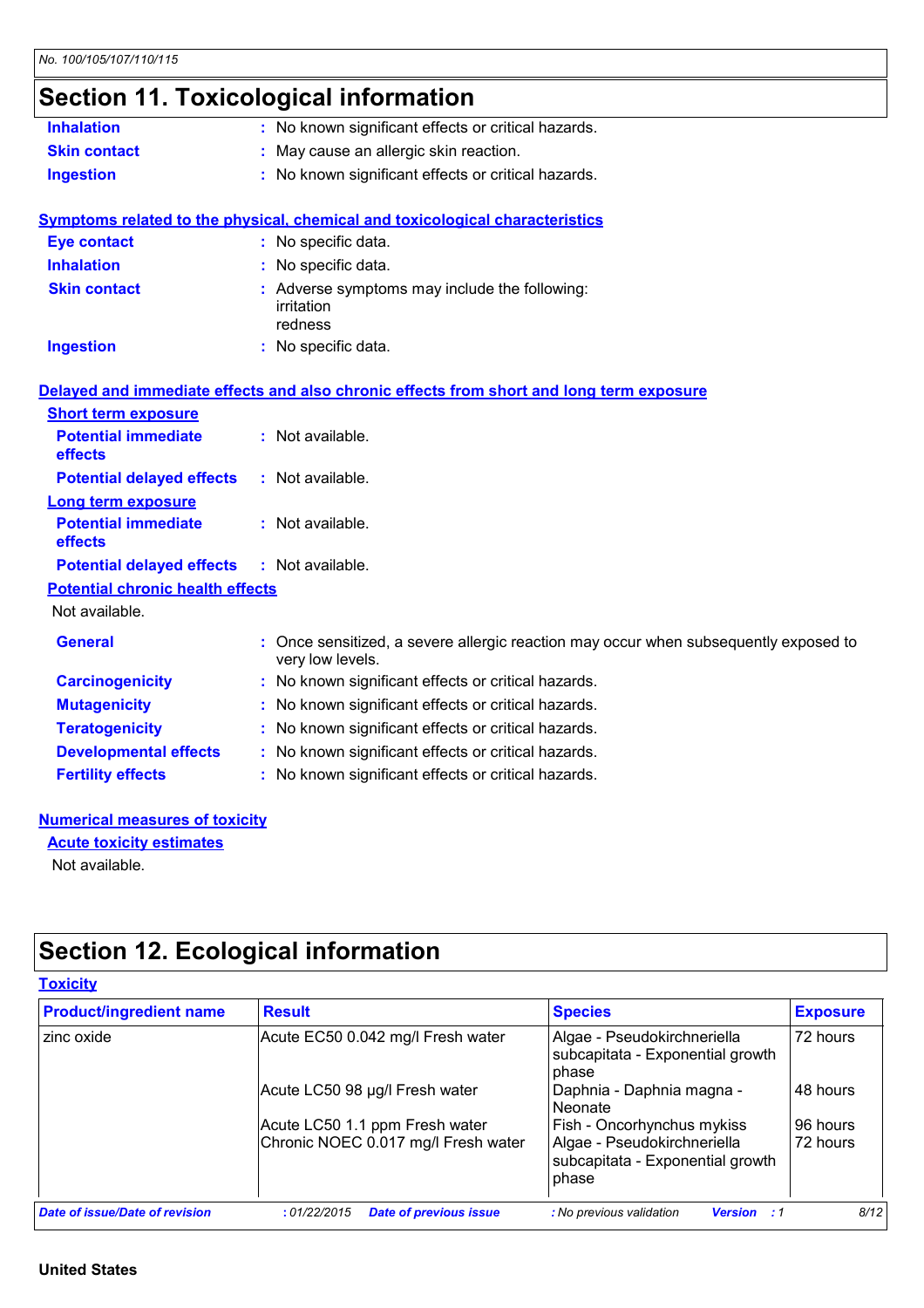## **Section 12. Ecological information**

| I zinc bis               | Acute EC50 0.74 mg/l | Daphnia - Daphnia magna           | I48 hours  |
|--------------------------|----------------------|-----------------------------------|------------|
| (dibutyldithiocarbamate) | Acute LC50 520 mg/l  | <b>Fish - Oncorhynchus mykiss</b> | l 96 hours |

#### **Persistence and degradability**

Not available.

#### **Bioaccumulative potential**

| <b>Product/ingredient name</b> | $LogP_{ow}$ | <b>BCF</b> | <b>Potential</b> |
|--------------------------------|-------------|------------|------------------|
| zinc oxide                     |             | 60960      | high             |

#### **Mobility in soil**

| <b>Soil/water partition</b> | $:$ Not available. |
|-----------------------------|--------------------|
| <b>coefficient (Koc)</b>    |                    |

**Other adverse effects** : No known significant effects or critical hazards.

### **Section 13. Disposal considerations**

| <b>Disposal methods</b> | : The generation of waste should be avoided or minimized wherever possible. Disposal<br>of this product, solutions and any by-products should at all times comply with the<br>requirements of environmental protection and waste disposal legislation and any<br>regional local authority requirements. Dispose of surplus and non-recyclable products<br>via a licensed waste disposal contractor. Waste should not be disposed of untreated to<br>the sewer unless fully compliant with the requirements of all authorities with jurisdiction.<br>Waste packaging should be recycled. Incineration or landfill should only be considered<br>when recycling is not feasible. This material and its container must be disposed of in a<br>safe way. Care should be taken when handling emptied containers that have not been<br>cleaned or rinsed out. Empty containers or liners may retain some product residues.<br>Avoid dispersal of spilled material and runoff and contact with soil, waterways, drains |
|-------------------------|----------------------------------------------------------------------------------------------------------------------------------------------------------------------------------------------------------------------------------------------------------------------------------------------------------------------------------------------------------------------------------------------------------------------------------------------------------------------------------------------------------------------------------------------------------------------------------------------------------------------------------------------------------------------------------------------------------------------------------------------------------------------------------------------------------------------------------------------------------------------------------------------------------------------------------------------------------------------------------------------------------------|
|                         | and sewers.                                                                                                                                                                                                                                                                                                                                                                                                                                                                                                                                                                                                                                                                                                                                                                                                                                                                                                                                                                                                    |

## **Section 14. Transport information**

|                                       | <b>DOT Classification</b> | <b>IMDG</b>                                                                                                           | <b>IATA</b>                                                           |
|---------------------------------------|---------------------------|-----------------------------------------------------------------------------------------------------------------------|-----------------------------------------------------------------------|
| <b>UN number</b>                      | Not regulated.            | <b>UN3077</b>                                                                                                         | <b>UN3077</b>                                                         |
| <b>UN proper</b><br>shipping name     |                           | <b>ENVIRONMENTALLY</b><br><b>HAZARDOUS SUBSTANCE,</b><br>SOLID, N.O.S. (zinc oxide).<br>Marine pollutant (zinc oxide) | Environmentally hazardous<br>substance, solid, n.o.s. (zinc<br>oxide) |
| <b>Transport</b><br>hazard class(es)  |                           | 9<br>$\mathbf{z}$                                                                                                     | 9<br>$\bigstar$                                                       |
| <b>Packing group</b>                  |                           | $\mathbf{III}$                                                                                                        | $\mathbf{III}$                                                        |
| <b>Environmental</b><br>hazards       | No.                       | Yes.                                                                                                                  | Yes.                                                                  |
|                                       |                           |                                                                                                                       |                                                                       |
| <b>Date of issue/Date of revision</b> | :01/22/2015               | <b>Date of previous issue</b><br>: No previous validation                                                             | 9/12<br><b>Version : 1</b>                                            |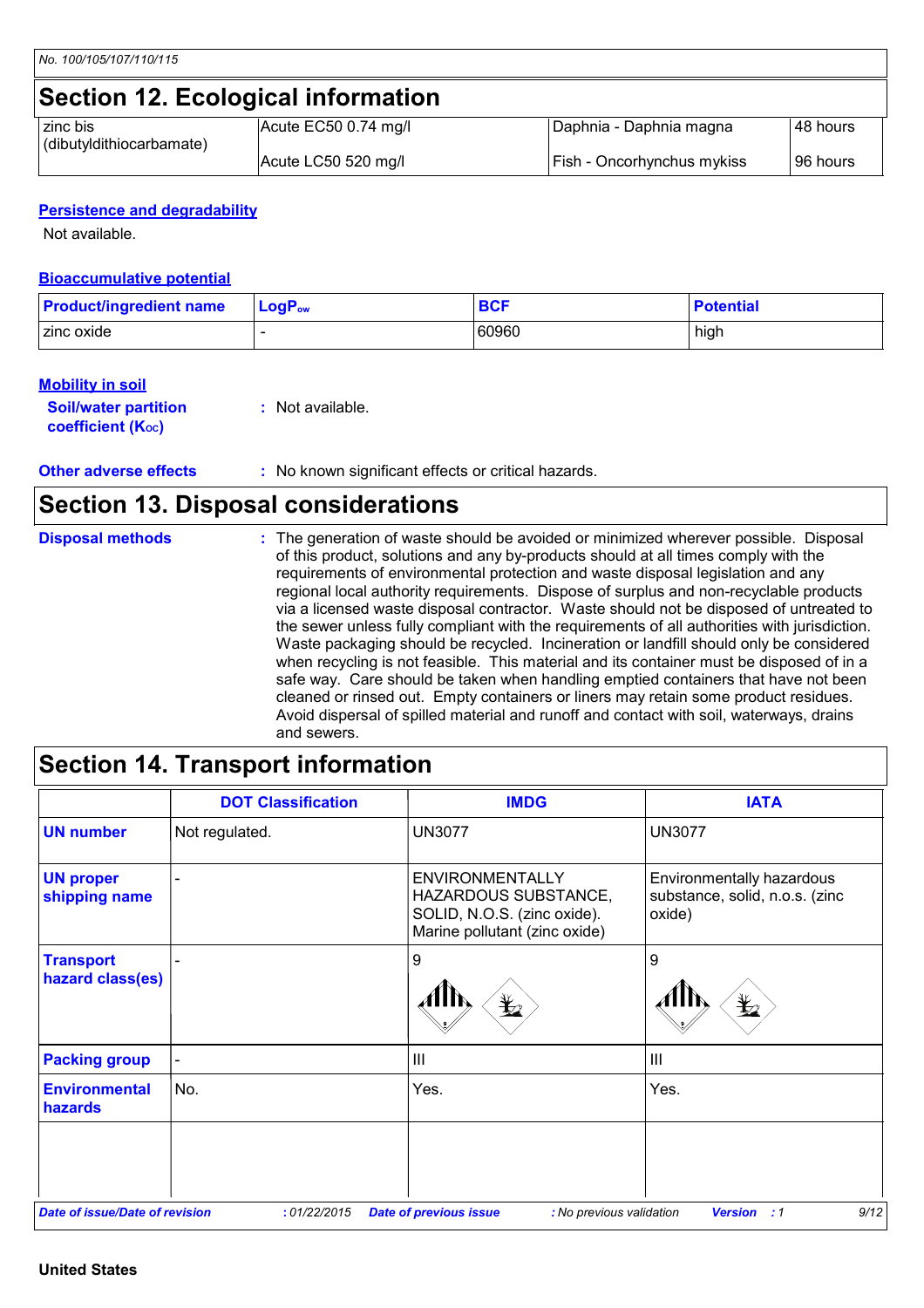### **Section 14. Transport information**

| <b>Additional</b><br>information | The marine pollutant mark is not<br>required when transported in<br>sizes of $\leq 5$ L or $\leq 5$ kg. | The environmentally hazardous<br>substance mark is not required<br>when transported in sizes of $\leq 5$<br>L or $\leq$ 5 kg. |
|----------------------------------|---------------------------------------------------------------------------------------------------------|-------------------------------------------------------------------------------------------------------------------------------|
|                                  | <b>Emergency schedules (EmS)</b>                                                                        | <b>Passenger and Cargo Aircraft</b>                                                                                           |
|                                  | $F-A, S-F$                                                                                              | Quantity limitation: 400 kg                                                                                                   |
|                                  |                                                                                                         | Packaging instructions: 956                                                                                                   |
|                                  | <b>Special provisions</b>                                                                               | <b>Cargo Aircraft Only Quantity</b>                                                                                           |
|                                  | 274, 335, 966, 967                                                                                      | limitation: 400 kg                                                                                                            |
|                                  |                                                                                                         | Packaging instructions: 956                                                                                                   |
|                                  |                                                                                                         | <b>Limited Quantities -</b><br><b>Passenger Aircraft</b> Quantity                                                             |
|                                  |                                                                                                         | limitation: 30 kg                                                                                                             |
|                                  |                                                                                                         | Packaging instructions: Y956                                                                                                  |
|                                  |                                                                                                         | <b>Special provisions</b>                                                                                                     |
|                                  |                                                                                                         | A97, A158, A179                                                                                                               |

**Special precautions for user** : Transport within user's premises: always transport in closed containers that are upright and secure. Ensure that persons transporting the product know what to do in the event of an accident or spillage.

**Transport in bulk according :** Not available. **to Annex II of MARPOL 73/78 and the IBC Code**

### **Section 15. Regulatory information**

| <b>U.S. Federal regulations</b>                                                   | : United States inventory (TSCA 8b): All components are listed or exempted. |
|-----------------------------------------------------------------------------------|-----------------------------------------------------------------------------|
|                                                                                   | Clean Water Act (CWA) 307: zinc oxide; zinc bis(dibutyldithiocarbamate)     |
|                                                                                   | Clean Water Act (CWA) 311: sodium hydroxide                                 |
| <b>Clean Air Act Section 112</b><br>(b) Hazardous Air<br><b>Pollutants (HAPS)</b> | : Not listed                                                                |
| <b>Clean Air Act Section 602</b><br><b>Class I Substances</b>                     | : Not listed                                                                |
| <b>Clean Air Act Section 602</b><br><b>Class II Substances</b>                    | : Not listed                                                                |
| <b>DEA List I Chemicals</b><br>(Precursor Chemicals)                              | : Not listed                                                                |
| <b>DEA List II Chemicals</b><br><b>(Essential Chemicals)</b>                      | : Not listed                                                                |
| <b>SARA 302/304</b>                                                               |                                                                             |
| <b>Composition/information on ingredients</b>                                     |                                                                             |
| No products were found.                                                           |                                                                             |
| <b>SARA 304 RQ</b>                                                                | : Not applicable.                                                           |
| <b>SARA 311/312</b>                                                               |                                                                             |
| <b>Classification</b>                                                             | : Immediate (acute) health hazard                                           |
| <b>Composition/information on ingredients</b>                                     |                                                                             |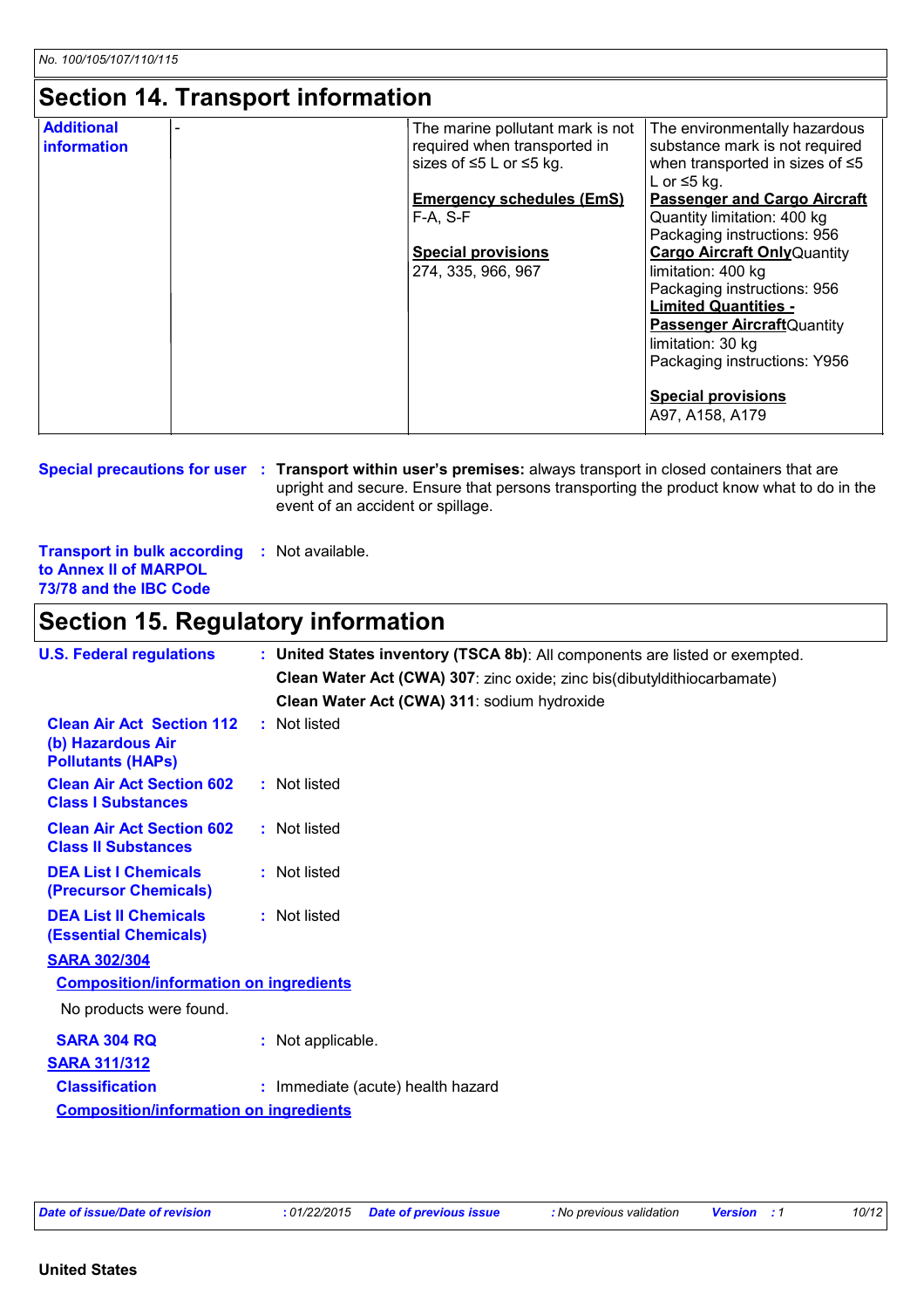## **Section 15. Regulatory information**

| <b>Name</b>                                                                                                 | $\frac{9}{6}$                 | <b>Fire</b><br>hazard | <b>Sudden</b><br><b>release of</b><br>pressure | <b>Reactive</b>   | Immediate<br>(acute)<br>health<br>hazard | <b>Delayed</b><br>(chronic)<br>health<br>hazard |
|-------------------------------------------------------------------------------------------------------------|-------------------------------|-----------------------|------------------------------------------------|-------------------|------------------------------------------|-------------------------------------------------|
| Distillates (petroleum), hydrotreated<br>heavy naphthenic<br>zinc oxide<br>zinc bis(dibutyldithiocarbamate) | 60-100<br>$5-10$<br>$0.1 - 1$ | No.<br>No.<br>Yes.    | No.<br>No.<br>No.                              | No.<br>No.<br>No. | Yes.<br>Yes.<br>Yes.                     | No.<br>No.<br>No.                               |

#### **SARA 313**

|                                           | <b>Product name</b> | <b>CAS number</b> | $\frac{9}{6}$ |
|-------------------------------------------|---------------------|-------------------|---------------|
| <b>Form R - Reporting</b><br>requirements | zinc oxide          | 1314-13-2         | $5 - 10$      |
| <b>Supplier notification</b>              | zinc oxide          | 1314-13-2         | $5-10$        |

SARA 313 notifications must not be detached from the SDS and any copying and redistribution of the SDS shall include copying and redistribution of the notice attached to copies of the SDS subsequently redistributed.

#### **State regulations**

| <b>Massachusetts</b> | : The following components are listed: ZINC OXIDE FUME                                                |
|----------------------|-------------------------------------------------------------------------------------------------------|
| <b>New York</b>      | : None of the components are listed.                                                                  |
| <b>New Jersey</b>    | : The following components are listed: MINERAL OIL (HIGHLY REFINED); OIL MIST,<br>MINERAL; ZINC OXIDE |
| <b>Pennsylvania</b>  | : The following components are listed: ZINC OXIDE (ZNO)                                               |
|                      |                                                                                                       |

#### **California Prop. 65**

**WARNING:** This product contains less than 0.1% of a chemical known to the State of California to cause cancer.

| <b>Ingredient name</b>            | <b>Cancer</b> | <b>Reproductive</b> | No significant risk<br><b>level</b> | <b>Maximum</b><br>acceptable dosage<br><b>I</b> evel |
|-----------------------------------|---------------|---------------------|-------------------------------------|------------------------------------------------------|
| crystalline silica non-respirable | Yes.          | INo.                | No.                                 | INo.                                                 |

### **Section 16. Other information**





**Caution: HMIS® ratings are based on a 0-4 rating scale, with 0 representing minimal hazards or risks, and 4 representing significant hazards or risks Although HMIS® ratings are not required on SDSs under 29 CFR 1910. 1200, the preparer may choose to provide them. HMIS® ratings are to be used with a fully implemented HMIS® program. HMIS® is a registered mark of the National Paint & Coatings Association (NPCA). HMIS® materials may be purchased exclusively from J. J. Keller (800) 327-6868.**

**The customer is responsible for determining the PPE code for this material.**

**National Fire Protection Association (U.S.A.)**